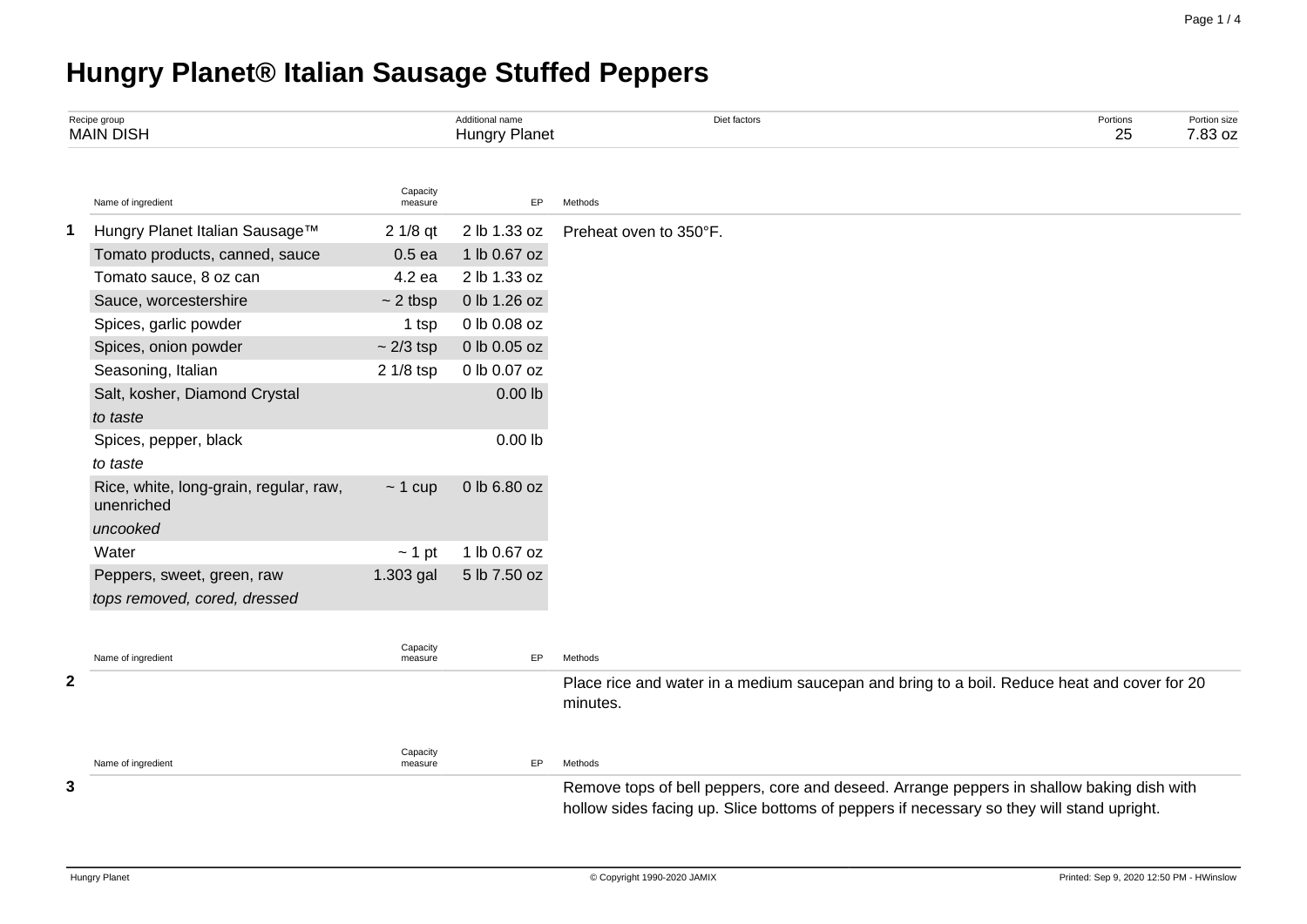|   | Name of ingredient | Capacity<br>measure | EP. | Methods                                                                                                                                                                                 |
|---|--------------------|---------------------|-----|-----------------------------------------------------------------------------------------------------------------------------------------------------------------------------------------|
| 4 |                    |                     |     | Spray medium nonstick skillet with cooking spray, or drizzle with olive oil. On medium heat, add<br>Hungry Planet Italian Sausage™, breaking up as you cook. Cook until evenly browned. |
|   | Name of ingredient | Capacity<br>measure | EP  | Methods                                                                                                                                                                                 |
| 5 |                    |                     |     | Remove skillet from heat and add cooked rice, one can of tomato sauce, worcestershire sauce,<br>garlic powder and onion powder. Season with salt and pepper to taste.                   |
|   | Name of ingredient | Capacity<br>measure | EP  | Methods                                                                                                                                                                                 |
| 6 |                    |                     |     | Spoon equal amounts of the Italian sausage mixture into peppers. Mix remaining can of tomato<br>sauce with Italian seasoning and pour over peppers.                                     |
|   | Name of ingredient | Capacity<br>measure | EP  | Methods                                                                                                                                                                                 |
|   |                    |                     |     | Bake for one hour, basting with sauce every 15 minutes, until peppers are tender.                                                                                                       |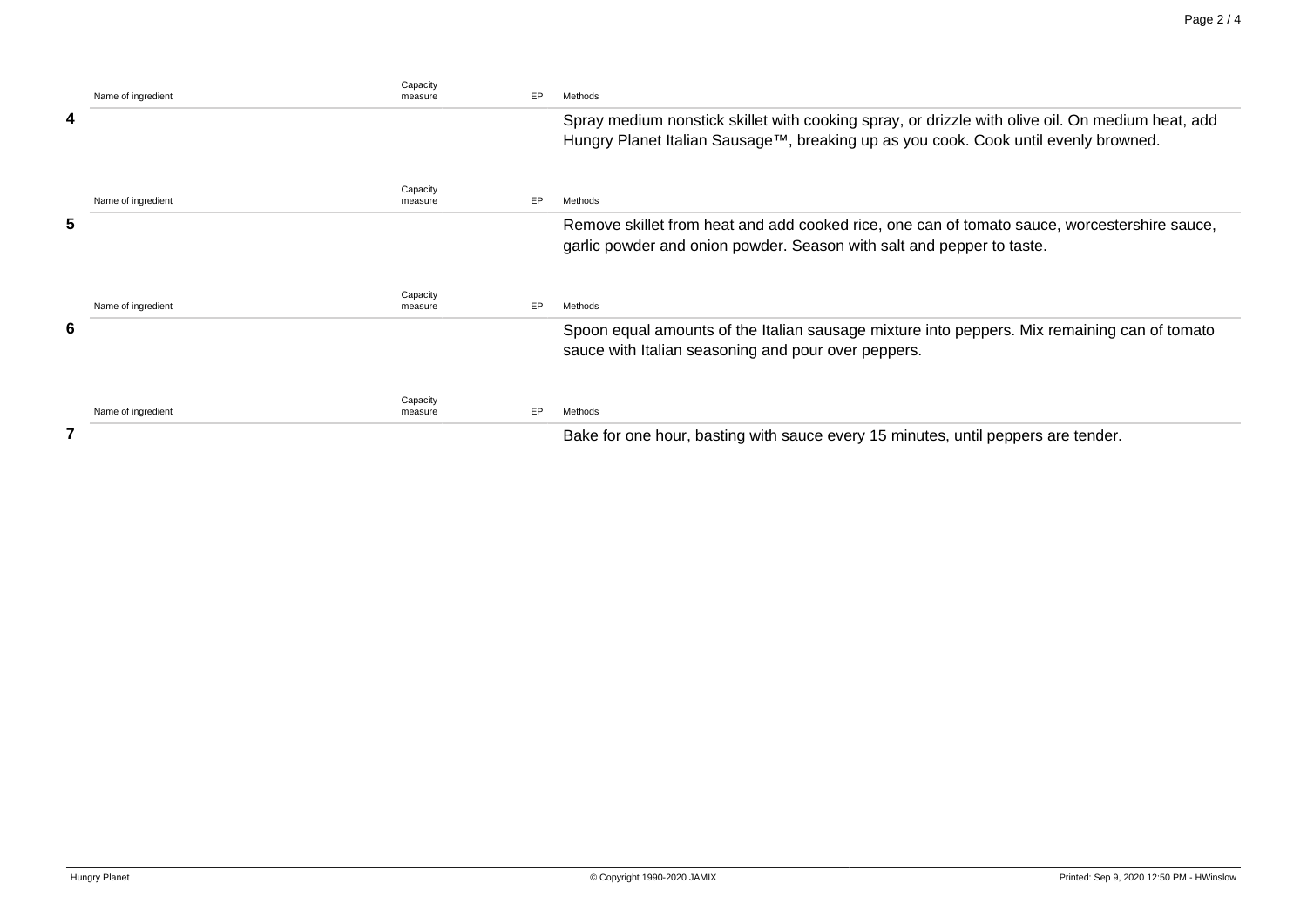#### **RECIPE IMAGES**